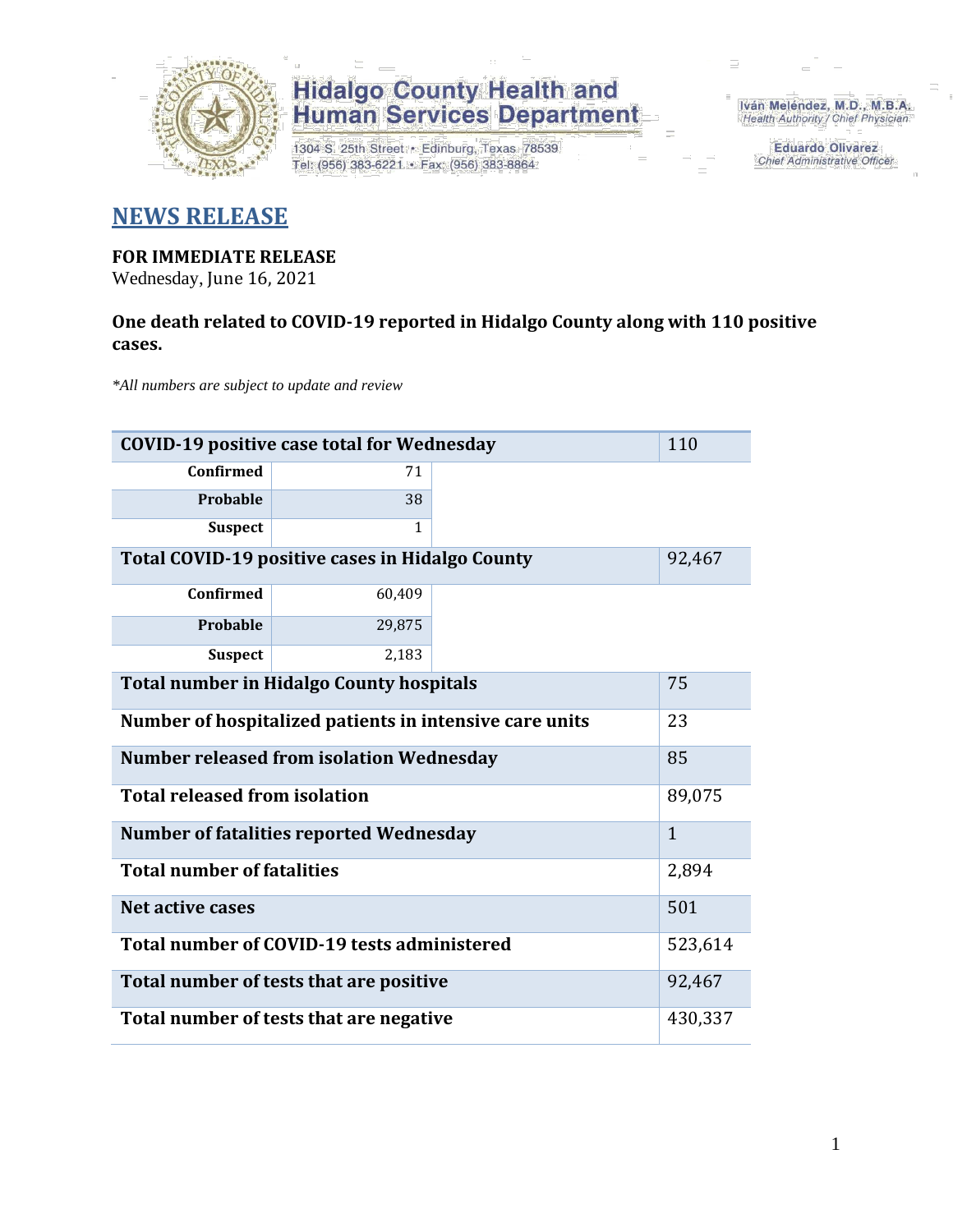

### **Hidalgo County Health and Human Services Department**

1304 S. 25th Street · Edinburg, Texas 78539 Tel: (956) 383-6221 · Fax: (956) 383-8864

Iván Meléndez, M.D., M.B.A. Health Authority / Chief Physician

> **Eduardo Olivarez Chief Administrative Officer**

*Hidalgo County uses the case status definition provided by the Texas Department of State Health Service's 2020 Epi Case Criteria Guide revised November 2020.*

- *1. Confirmed: A person who has tested positive through a molecular or PCR (oral or nasal swabs) test that looks for the presence of the virus's genetic material.*
- *2. Probable: A person who meets presumptive laboratory evidence through detection of COVID-19 by antigen test in a respiratory specimen.*
- *3. Suspect: A person who meets supported laboratory evidence through detection of specific antibodies in serum, plasma, whole body, and no prior history of being confirmed or probable case.*

*For more information of case status definition for COVID-19, please refer to:*

[https://www.dshs.state.tx.us/IDCU/investigation/epi-case-criteria-guide/2020-Epi-Case-Criteria-](https://www.dshs.state.tx.us/IDCU/investigation/epi-case-criteria-guide/2020-Epi-Case-Criteria-Guide.pdf)[Guide.pdf](https://www.dshs.state.tx.us/IDCU/investigation/epi-case-criteria-guide/2020-Epi-Case-Criteria-Guide.pdf)

The deaths include:

|              | Age Gender | <b>City</b> |  |  |
|--------------|------------|-------------|--|--|
| $1 \mid 70+$ | Male       | Mission     |  |  |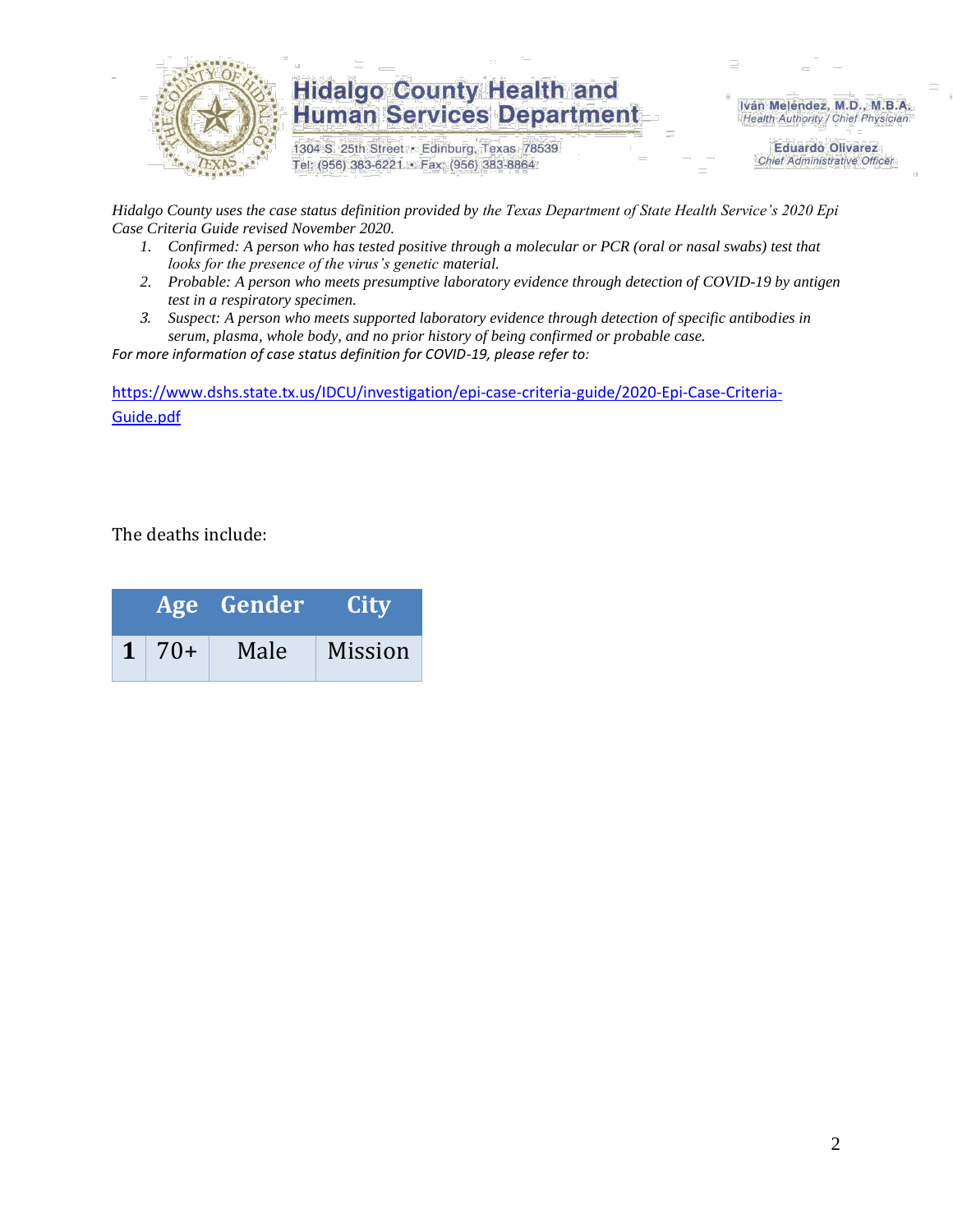

## **Hidalgo County Health and<br>Human Services Department**

1304 S. 25th Street · Edinburg, Texas 78539 Tel: (956) 383-6221 · Fax: (956) 383-8864

Iván Meléndez, M.D., M.B.A.<br>Health Authority / Chief Physician

**Eduardo Olivarez** Chief Administrative Officer

Wednesday, June 16, 2021 positive cases include:

|                  | <b>Age Range</b> | Gender           | <b>City</b> |    | <b>Age Range</b> | Gender                    | <b>City</b> |
|------------------|------------------|------------------|-------------|----|------------------|---------------------------|-------------|
| $\mathbf{1}$     | $0 - 19$         | F                | Alamo       | 56 | 20s              | M                         | Mercedes    |
| $\boldsymbol{2}$ | 30s              | M                | Alamo       | 57 | 30s              | ${\bf F}$                 | Mercedes    |
| 3                | 60s              | $\mathbf M$      | Alamo       | 58 | 40s              | ${\bf F}$                 | Mercedes    |
| 4                | 50s              | M                | Alton       | 59 | $0 - 19$         | F                         | Mission     |
| 5                | 50s              | $\mathbf M$      | Alton       | 60 | $0 - 19$         | M                         | Mission     |
| 6                | 60s              | F                | Alton       | 61 | $0 - 19$         | ${\bf F}$                 | Mission     |
| $\overline{7}$   | $0 - 19$         | ${\bf F}$        | Donna       | 62 | $0 - 19$         | ${\bf F}$                 | Mission     |
| 8                | $0 - 19$         | M                | Donna       | 63 | $0 - 19$         | F                         | Mission     |
| 9                | 20s              | ${\bf F}$        | Donna       | 64 | $0 - 19$         | ${\bf F}$                 | Mission     |
| 10               | 30s              | F                | Donna       | 65 | $0 - 19$         | F                         | Mission     |
| 11               | 50s              | ${\bf F}$        | Donna       | 66 | 20s              | $\mathbf M$               | Mission     |
| 12               | 50s              | M                | Donna       | 67 | 20s              | M                         | Mission     |
| 13               | 60s              | M                | Donna       | 68 | 30s              | $\mathbf M$               | Mission     |
| 14               | $70+$            | F                | Donna       | 69 | 30s              | F                         | Mission     |
| 15               | $0 - 19$         | $\mathbf M$      | Edinburg    | 70 | 30s              | ${\bf F}$                 | Mission     |
| 16               | $0 - 19$         | F                | Edinburg    | 71 | 30s              | M                         | Mission     |
| 17               | 20s              | ${\bf F}$        | Edinburg    | 72 | 40s              | ${\bf F}$                 | Mission     |
| 18               | 20s              | M                | Edinburg    | 73 | 40s              | M                         | Mission     |
| 19               | 20s              | $\mathbf M$      | Edinburg    | 74 | 40s              | M                         | Mission     |
| 20               | 30s              | M                | Edinburg    | 75 | 40s              | ${\bf F}$                 | Mission     |
| 21               | 30s              | ${\bf F}$        | Edinburg    | 76 | 50s              | $\mathbf M$               | Mission     |
| 22               | 30s              | M                | Edinburg    | 77 | 50s              | F                         | Mission     |
| 23               | 30s              | ${\bf F}$        | Edinburg    | 78 | 60s              | ${\bf F}$                 | Mission     |
| 24               | 30s              | $\mathbf M$      | Edinburg    | 79 | $70+$            | $\rm F$                   | Mission     |
| 25               | 30s              | ${\bf F}$        | Edinburg    | 80 | $70+$            | $\mathbf F$               | Mission     |
| 26               | 30s              | $\mathbf M$      | Edinburg    | 81 | $70+$            | M                         | Mission     |
| 27               | 30s              | $\boldsymbol{F}$ | Edinburg    | 82 | $0 - 19$         | $\boldsymbol{\mathrm{F}}$ | Pharr       |
| 28               | 40s              | F                | Edinburg    | 83 | $0-19$           | F                         | Pharr       |
| 29               | 40s              | ${\bf F}$        | Edinburg    | 84 | $0 - 19$         | ${\bf F}$                 | Pharr       |
| 30               | 40s              | M                | Edinburg    | 85 | $0 - 19$         | M                         | Pharr       |
| 31               | 40s              | $\mathbf M$      | Edinburg    | 86 | 30s              | ${\bf F}$                 | Pharr       |
| 32               | 40s              | F                | Edinburg    | 87 | 40s              | M                         | Pharr       |
| 33               | 40s              | $\mathbf M$      | Edinburg    | 88 | 40s              | $\mathbf M$               | Pharr       |